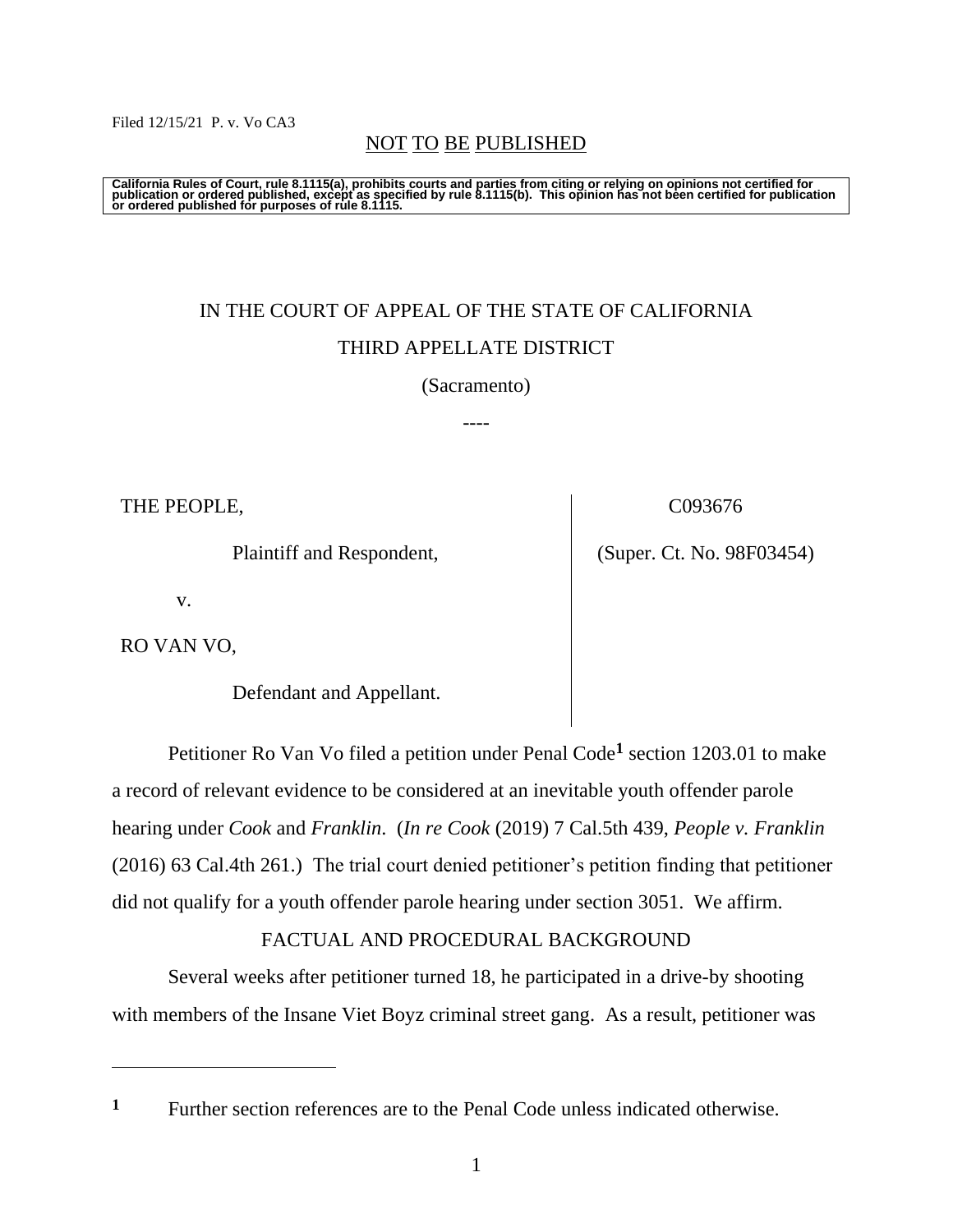convicted of one count of special-circumstance murder and one count of assault with a firearm. The jury further found associated gun and gang enhancements true as to both offenses. The trial court sentenced petitioner to life without the possibility of parole (LWOP) for the murder, plus 25 year to life for the associated enhancements. The court further sentenced petitioner to 11 years for the assault and the associated enhancements.

In 2020, petitioner filed a petition under section 1203.01 requesting the trial court hold a hearing pursuant to *Franklin* and *Cook*, so that he could "make an accurate record of the Juvenile/Youth Offender's Characteristics, and circumstances at the time of the offense so that the California Board of Parole Hearings, Years Later, May properly discharge it's obligation to give great weight to the Youth related factors under Penal Code, Section[s] 4801 (c), in determining whether the Petitioner is fit to rejoin society."

The trial court denied the petition finding petitioner was ineligible for a youth offender parole hearing under section 3051, subdivisions (b)(4) and (h).

Petitioner appeals.

#### **DISCUSSION**

#### I

#### *Section 3051 Does Not Violate Equal Protection*

Petitioner agrees he is ineligible for a youth offender parole hearing under section 3051. He argues instead that section 3051, which allows LWOP offenders who committed their crimes as juveniles to be considered for youth offender parole hearings but not LWOP offenders who committed their crimes when they were between 18 to 25 years old (referred to as young-adult offenders or young-adult LWOP offenders), violates the equal protection clause of the Fourteenth Amendment to the U.S. Constitution because the section excludes young-adult offenders like him from such hearings. We disagree.

"The Fourteenth Amendment to the United States Constitution and article I, section 7 of the California Constitution guarantee all persons the equal protection of the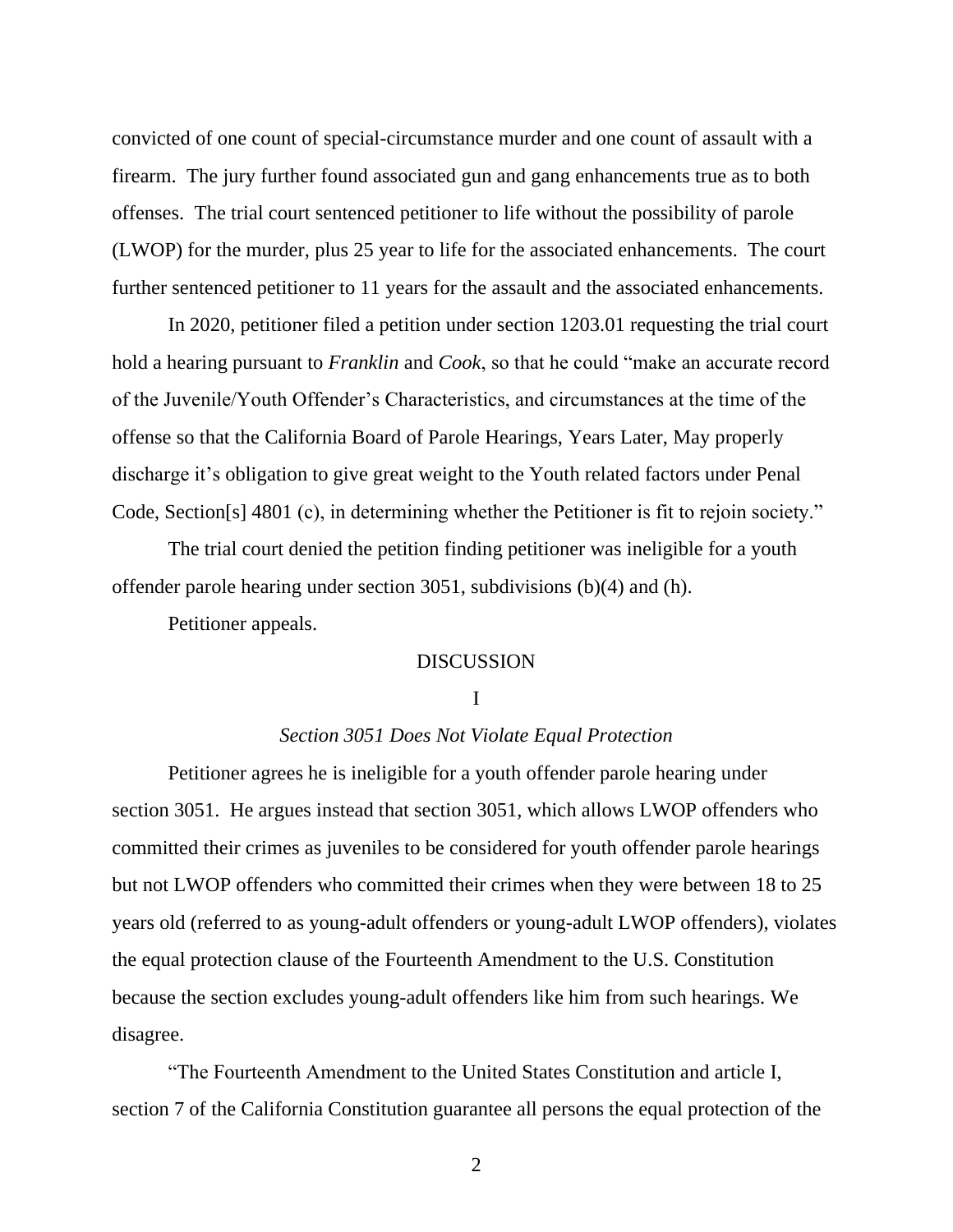laws." (*People v. Edwards* (2019) 34 Cal.App.5th 183, 195.) "The right to equal protection of the law is violated when 'the government . . . treat[s] a [similarly situated] group of people unequally without some justification.' " (*People v. Love* (2020) 55 Cal.App.5th 273, 287.)

"To succeed on an equal protection claim, [petitioner] must first show that the state has adopted a classification that affects two or more similarly situated groups in an unequal manner." (*People v. Edwards*, *supra*, 34 Cal.App.5th at p. 195.) "But equal protection analysis does not require that two groups of defendants be the same, or even that they be ' " 'similarly situated for all purposes.' " ' [Citation.] It is enough that ' " ' "they are similarly situated for purposes of the law challenged." ' " ' " (*Id*. at p. 198.)

If a class of criminal defendants is similarly situated for purposes of the law challenged to another class of defendants who are treated differently, "courts look to determine whether there is a rational basis for the difference." (*People v. Edwards*, *supra*, 34 Cal.App.5th at p. 195.) "[E]qual protection of the law is denied only where there is no 'rational relationship between the disparity of treatment and some legitimate governmental purpose.' " (*People v. Turnage* (2012) 55 Cal.4th 62, 74.) "This standard of rationality does not depend upon whether lawmakers ever actually articulated the purpose they sought to achieve. Nor must the underlying rationale be empirically substantiated. [Citation.] While the realities of the subject matter cannot be completely ignored [citation], a court may engage in ' "rational speculation" ' as to the justifications for the legislative choice [citation]. It is immaterial for rational basis review 'whether or not' any such speculation has 'a foundation in the record.' " (*Id*. at pp. 74-75.)

To successfully challenge a law on equal protection grounds, petitioner must negate " "every conceivable basis" ' " on which "the disputed statutory disparity" might be supported. (*People v. Edwards*, *supra*, 34 Cal.App.5th at p. 195.) "If a plausible basis exists for the disparity, '[e]qual protection analysis does not entitle the judiciary to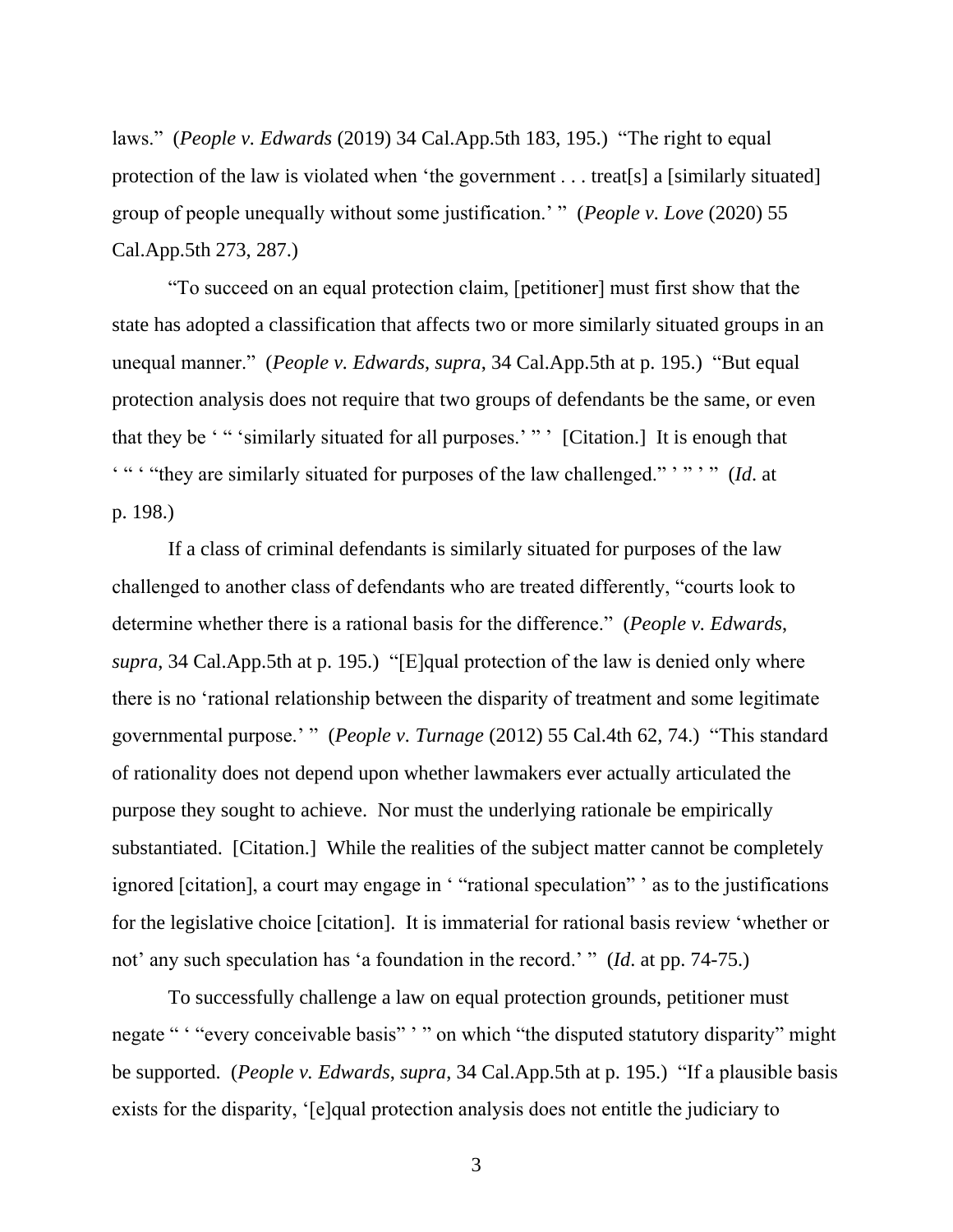second-guess the wisdom, fairness, or logic of the law.' " (*Id*. at pp. 195-196.) We independently review petitioner's equal protection challenge to section 3051. (*People v. Jackson* (2021) 61 Cal.App.5th 189, 195.)

Section 3051 " 'establish[es] a parole eligibility mechanism that provides a person serving a sentence for crimes that he or she [or they] committed as a juvenile the opportunity to obtain release when he or she [or they] has shown that he or she [or they] has been rehabilitated and gained maturity.' " (*In re Trejo* (2017) 10 Cal.App.5th 972, 980; § 3051 et seq.) The statute was a response to decisions from the United States and California Supreme Courts concerning Eighth Amendment limitations on juvenile sentencing that rested on developments in science and social science showing fundamental differences between juvenile and adult minds and parts of the brain involved in behavior control. (*People v. Acosta* (2021) 60 Cal.App.5th 769, 775-776.) The Legislature sought to address "lengthy life sentences [that] did not adequately account for, first, the diminished culpability of youth, and second, youthful offenders' greater potential for rehabilitation and maturation." (*In re Williams* (2020) 57 Cal.App.5th 427, 434.)

As originally enacted in 2013, section 3051 applied where the controlling offense was committed before the offender was 18 years old (*In re Trejo*, *supra*, 10 Cal.App.5th at p. 981 & fn. 6) but excluded juvenile LWOP offenders (*People v. Acosta*, *supra*, 60 Cal.App.5th at p. 776). Additional amendments based on scientific evidence showing that areas of the brain that affect judgment and decision-making do not develop until early to mid 20's followed. (*People v. Morales* (2021) 67 Cal.App.5th 326, 346.) In 2016, the Legislature amended the statute to extend the availability of youth offender parole hearings to offenders who were under 23 years old when they committed controlling offenses. (Stats. 2015, ch. 471 (Sen. Bill No. 261), § 1, eff. Jan. 1, 2016; see *Trejo*, at p. 981 & fn. 6.) In 2018, the hearings were extended to offenders who were 25 years old or younger when they committed their controlling offenses. (Stats. 2017,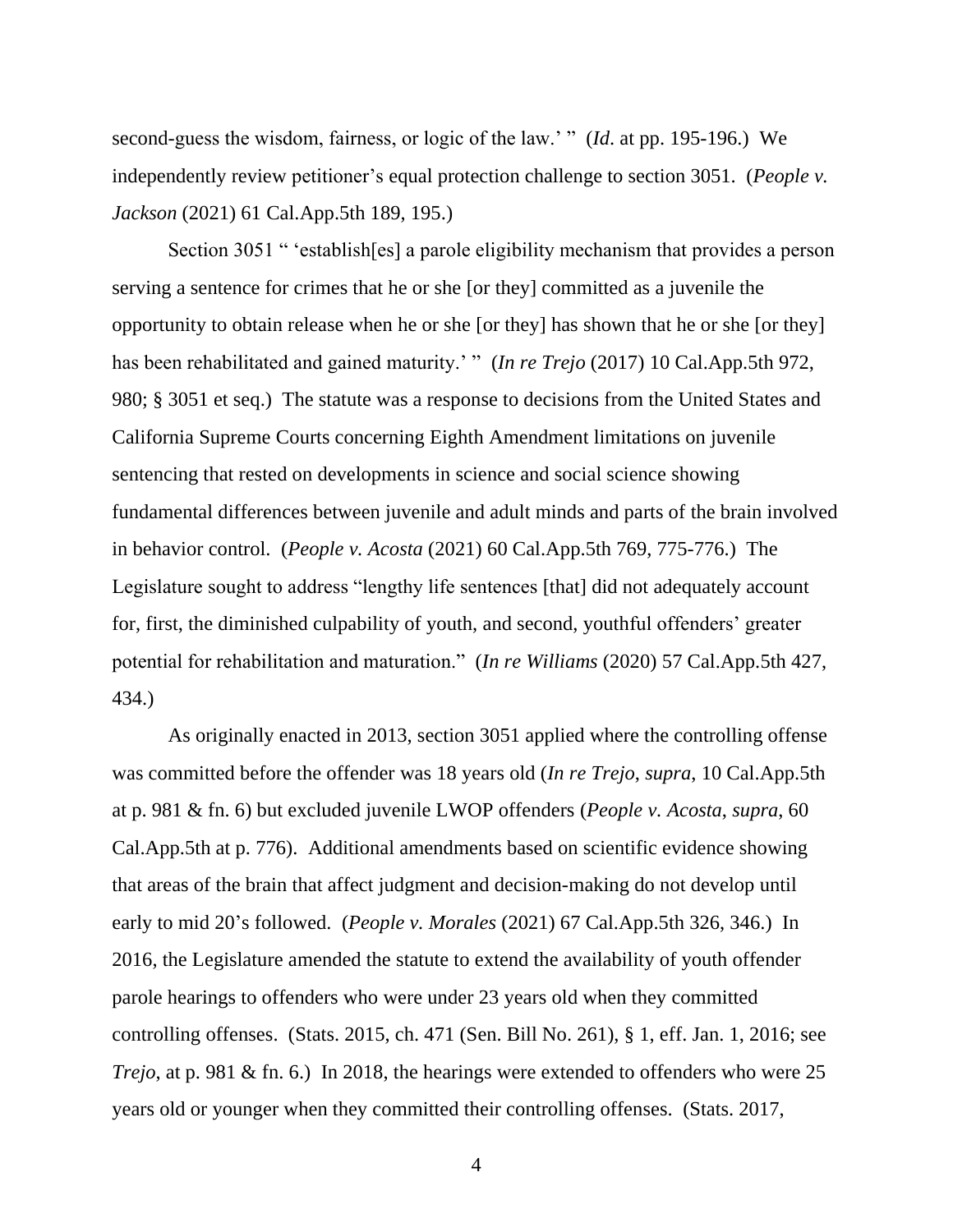ch. 684 (Sen. Bill No. 394), § 3051, eff. Jan. 1, 2018.) The Legislature also amended section 3051 to allow parole hearings for juveniles sentenced to LWOP. (Stats. 2017, ch. 684; *Morales*, at p. 346.)

In the statute's current form, an offender who committed a controlling offense under the age of 25 is entitled to a youth offender parole hearing during his or her or their 15th year of incarceration if he or she or they received a determinate sentence; during his or her or their 20th year of incarceration if he or she or they received a life term of less than 25 years to life; and during his or her or their 25th year of incarceration if he or she or they received a term of 25 years to life.  $(\S$  3051, subd. (b)(1)-(3).) An offender convicted of a controlling offense committed before the age of 18 for which he or she or they was sentenced to LWOP is entitled to a youth offender parole hearing during his or her or their 25th year of incarceration. (§ 3051, subd. (b)(4).) An offender convicted of a controlling offense committed after the age of 18 for which he or she or they was sentenced to LWOP, is not entitled to a youth offender parole hearing at any point. (§ 3051, subd. (h).)

Several courts have recently grappled with equal protection challenges similar to those raised by petitioner. For example, Division Three of the Fourth District Court of Appeal issued *Acosta*, which rejected an equal protection challenge to section 3051. (*People v. Acosta*, *supra*, 60 Cal.App.5th at p. 772.) There, the defendant argued that section 3051 violated equal protection by granting future parole consideration to juveniles sentenced to LWOP but not to young adults sentenced to LWOP. (*Id*. at pp. 777-778.) After concluding that young-adult LWOP offenders were similarly situated to juvenile LWOP offenders (*id*. at p. 778), the *Acosta* court concluded the Legislature had a rational basis for excluding them from parole eligibility while extending the benefit to juvenile LWOP offenders (*id*. at p. 779). The *Acosta* court observed that extending section 3051 to include juvenile LWOP offenders was the result of the United States Supreme Court's decision in *Montgomery v. Louisiana* (2016) 577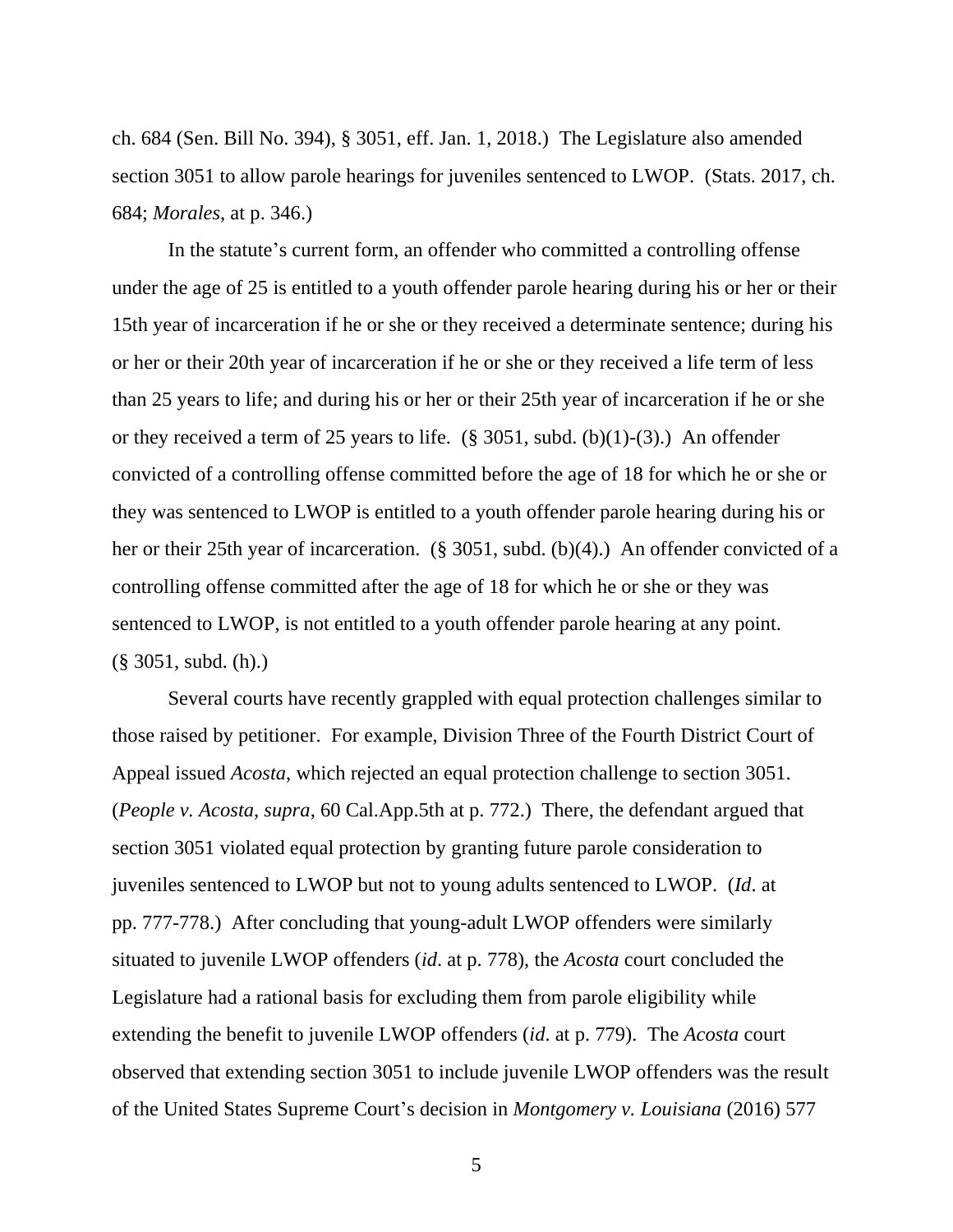U.S. 190 [193 L.Ed.2d 599], which held that the prohibition on mandatory LWOP sentence for juveniles established in *Miller v. Alabama* (2012) 567 U.S. 460 [183 L.Ed.2d 407], was retroactive. (*Acosta*, at pp. 777-779.) *Montgomery* provided that "[a] State may remedy a *Miller* violation by permitting juvenile homicide offenders to be considered for parole, rather than by resentencing them." (*Montgomery*, at p. 212 [193 L.Ed.2d at p. 622].) As the *Acosta* court observed, section 3051 allows for compliance with *Montgomery* "without resorting to costly resentencing hearings." (*Acosta*, at p. 779.) Because *Montgomery* did not compel the same treatment of young adult offenders, age provided "a constitutionally sufficient basis for distinguishing juvenile LWOP offenders from young adult LWOP offenders." (*Acosta*, at p. 780.)

Other courts have similarly rejected equal protection challenges to section 3051 and have identified rational grounds for the different treatment of young-adult LWOP offenders. In *Williams*, the court explained that the Legislature reasonably could have decided that young-adult offenders who commit the crimes which have been deemed the most morally depraved to justify lifetime incarceration are still sufficiently culpable and sufficiently dangerous. (*In re Williams*, *supra*, 57 Cal.App.5th at pp. 435-436.) In *Jackson*, the court noted that the United States and California Supreme Courts "have repeatedly found the bright line drawn between juveniles and nonjuveniles to be a rational one when it comes to criminal sentencing." (*People v. Jackson*, *supra*, 61 Cal.App.5th at pp. 196-197.) The *Jackson* court further noted that "public safety, and the desire to punish those persons who commit first degree special circumstance murder more harshly than persons who commit first degree murder without aggravating circumstances, provide a plausible basis for our Legislature to treat these two classifications differently for purposes of section 3051." (*Id*. at 200.) In the most recent case, *Morales*, Division Four of the First District Court of Appeal echoed similar grounds in its rational review analysis in denying the defendant's equal protection challenge. (*People v. Morales*, *supra*, 67 Cal.App.5th at pp. 348-349.)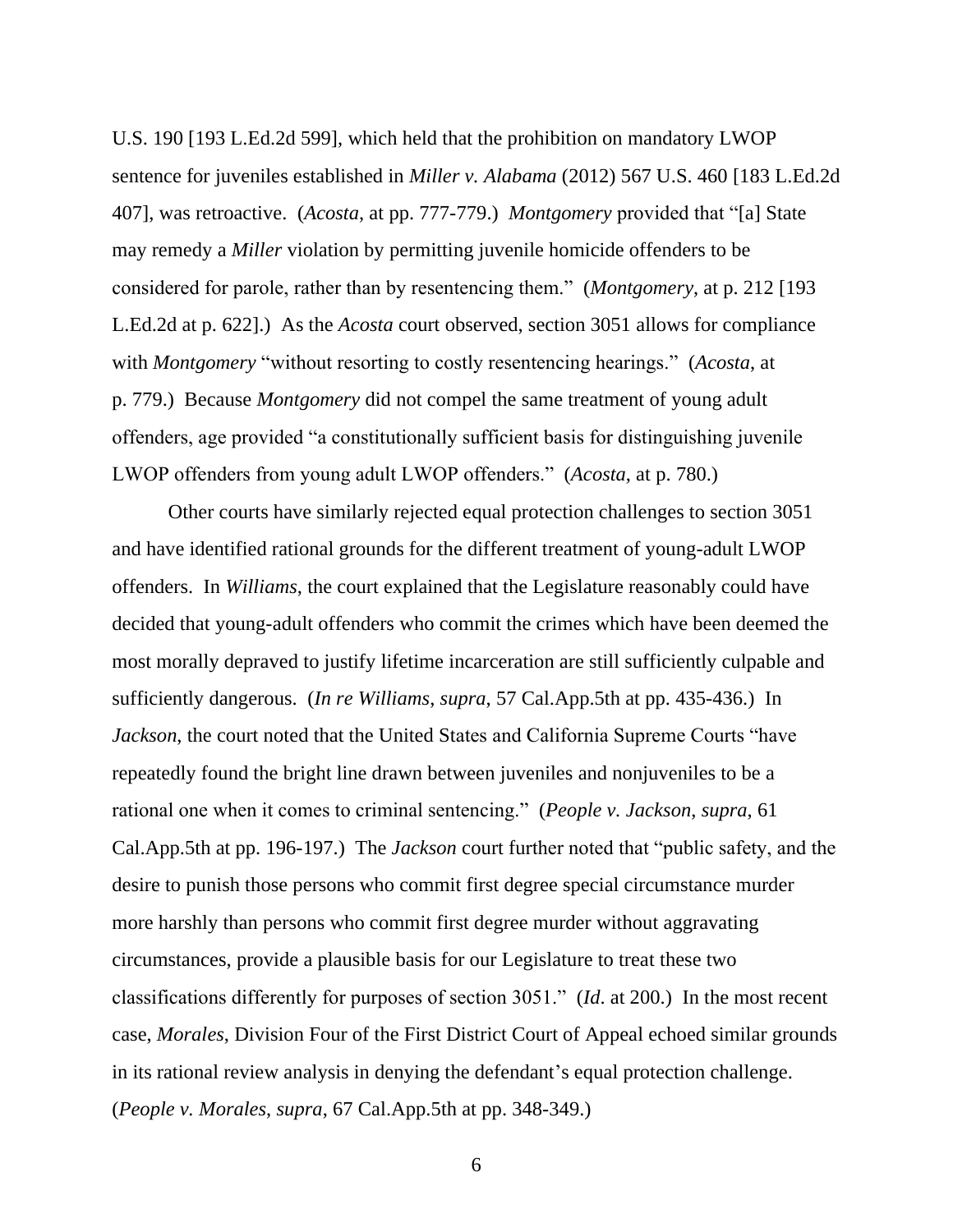Here, even assuming that young adult LWOP offenders and juvenile LWOP offenders are similarly situated for the purpose of section 3051, petitioner's equal protection challenge fails. We cannot say that the Legislature's decision to exclude young adult LWOP offenders from the benefits of section 3051 was made without any rational basis. As discussed above, the courts in *Acosta*, *Jackson*, and *Morales* identified several plausible reasons why the Legislature preserved the line between juveniles and nonjuveniles with respect to eligibility for youth offender parole hearings. These reasons apply equally to our analysis, and we likewise conclude petitioner's equal protection claim is without merit.

For similar reasons, we do not find persuasive petitioner's citation to *Edwards*, which considered the different question of whether a defendant who was convicted of a one-strike sexual offense under section 667.61 could constitutionally be excluded from youth offender parole hearings. (*People v. Edwards*, *supra*, 34 Cal.App.5th at pp. 198- 199.) The *Edwards* court concluded the exclusion violated equal protection principles because it exempted "an entire class of youthful offenders convicted of a crime short of homicide" from youth offender parole hearings, while making those hearings available to defendants convicted of first degree murder. (*Id*. at p. 199.) Here, the converse is true: petitioner was convicted of first degree special-circumstance murder, which our Legislature has deemed more serious than first degree murder.**<sup>2</sup>** Thus, even considering the specific purpose of section 3051, petitioner's case is distinguishable from the defendant in *Edwards*.

<sup>&</sup>lt;sup>2</sup> We note Division One of the Fourth District Court of Appeal disagreed with *Edwards* in *People v. Williams* (2020) 47 Cal.App.5th 475, 492, review granted July 22, 2020, S262229. Our Supreme Court has granted review of *Williams* to decide whether section 3051's exclusion of one-strike sex offenders from youth offender parole hearings violates equal protection principles.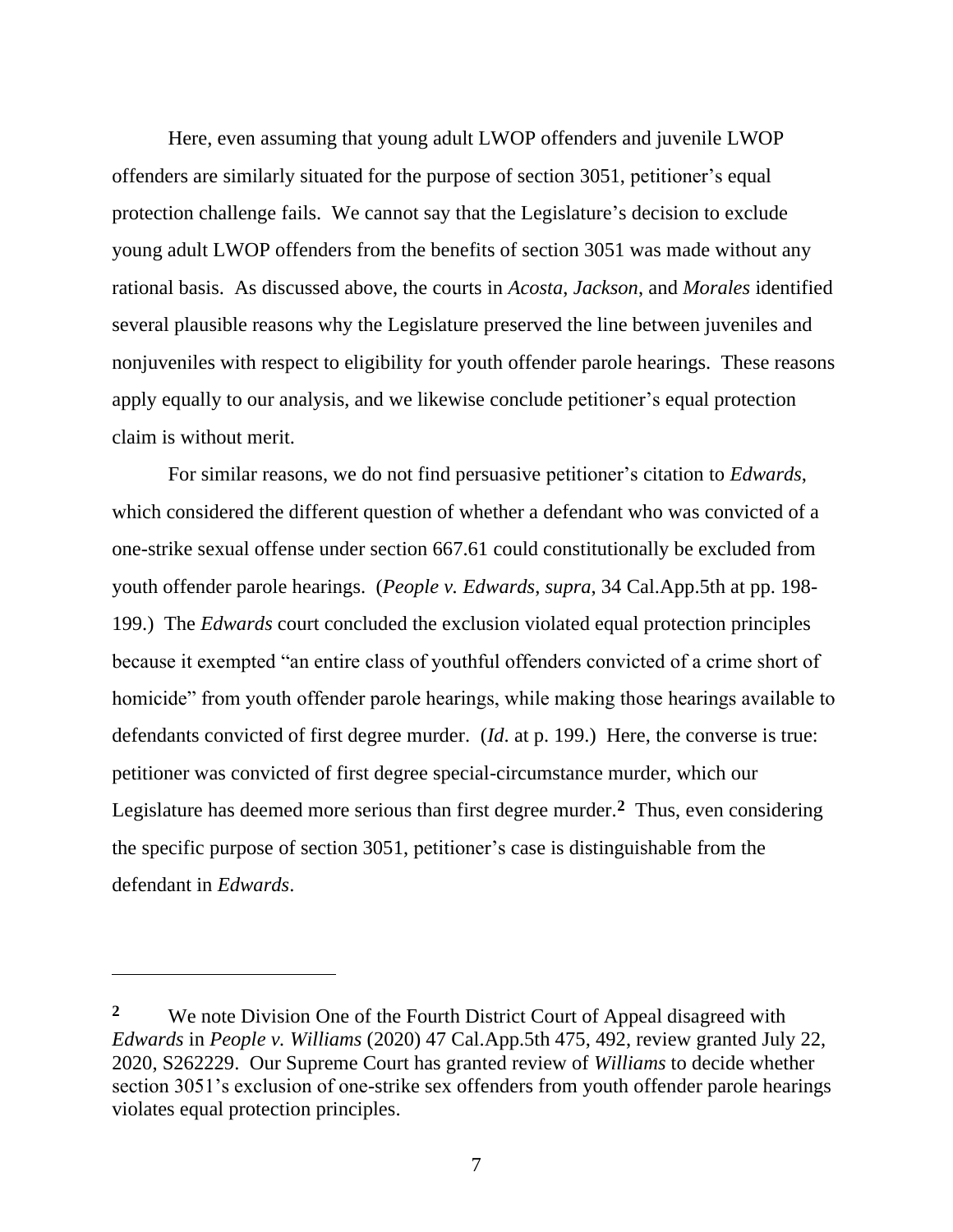In reaching this conclusion, we acknowledge that many courts which have rejected equal protection challenges to section 3051 have expressed reservation in doing so. As the majority in *Morales* explained, "[T]he United States and California Supreme Courts have recognized that certain traits lessen a juvenile offender's culpability, and that such traits and a juvenile's capacity for reform are not 'crime-specific.' [Citations.] It is, after all, possible that a [young-adult] offender sentenced to LWOP would mature and prove suitable for release at some point during his or her incarceration, just as would a juvenile sentenced to LWOP." (*People v. Morales*, *supra*, 67 Cal.App.5th at p. 349; see also *People v. Acosta*, *supra*, 60 Cal.App.5th at p. 780.) Further, in our Supreme Court's denial of a petition to review in *Jackson*, Justice Liu added a concurring statement asserting his view that section 3051's parole eligibility scheme is in tension with equal protection of the laws. (*People v. Jackson*, *supra*, 61 Cal.App.5th at p. 202 (conc. statement of Liu, J.).) Indeed, several of our colleagues have encouraged the Legislature to consider repealing the exclusion for young-adult LWOP offenders in section 3501, subdivision (h). (See *People v. Acosta*, *supra*, 60 Cal.App.5th at p. 781; *People v. Jackson*, *supra*, 61 Cal.App.5th at pp. 201-202 (conc. opn. of Dato, J.); *People v. Morales*, *supra*, 67 Cal.App.5th at p. 349.)

However, as the *Acosta* court appropriately noted, " '[e]qual protection analysis does not entitle [us] to second-guess the wisdom, fairness, or logic of the law.' " (*People v. Acosta*, *supra*, 60 Cal.App.5th at p. 781.) Even though we reject petitioner's equal protection challenge based on the several rational grounds for treating young-adult LWOP offenders differently from juvenile LWOP offenders, for the reasons discussed above, we join other courts in inviting the Legislature to reconsider section 3051's exclusion of young-adult LWOP offenders from eligibility to a youth offender parole hearing after 25 years of incarceration. But the fact remains that section 3051 does not violate equal protection and petitioner is not entitled to a youth offender parole hearing,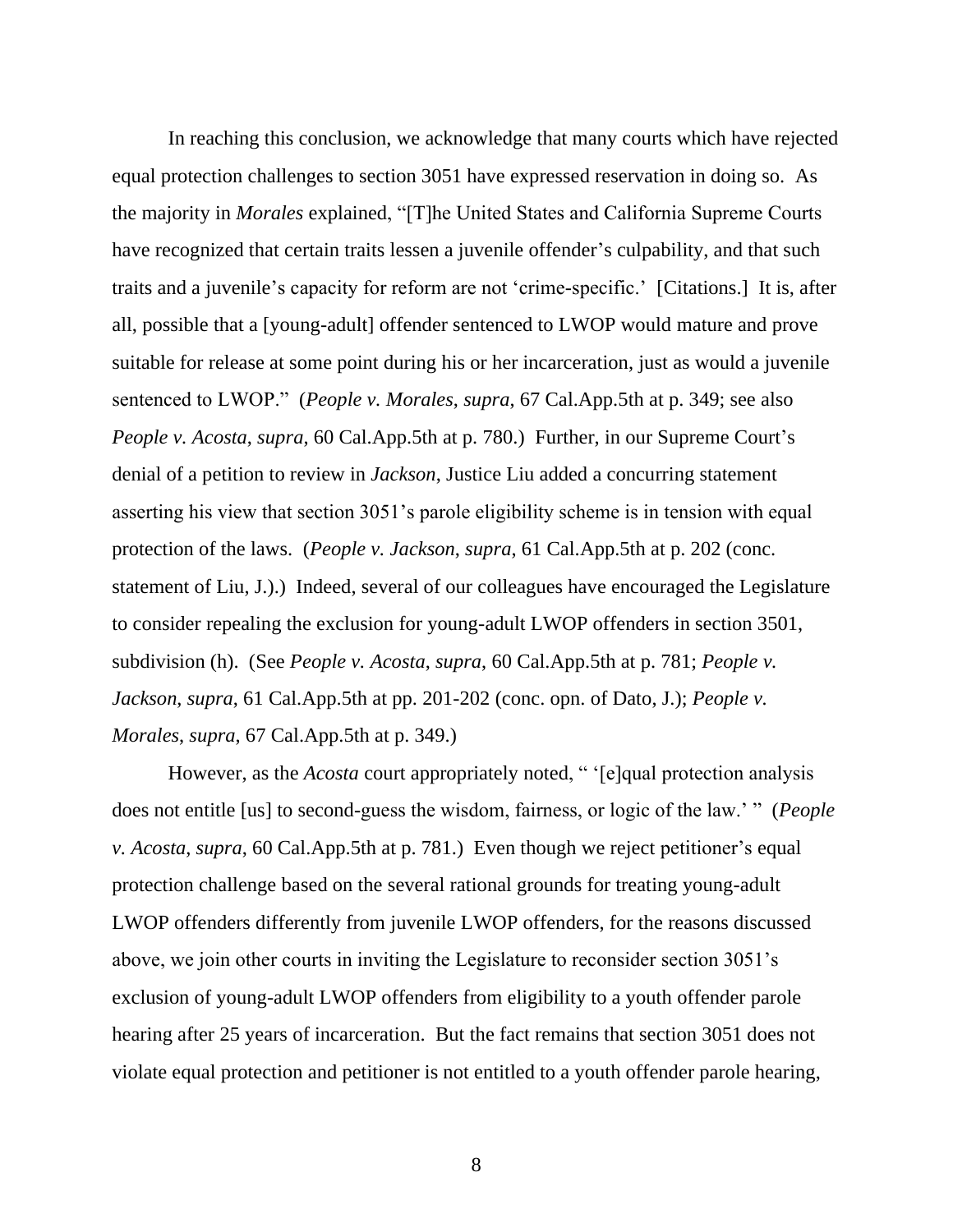and thus he is also not entitled to a proceeding pursuant to *Franklin* and *Cook* to preserve evidence for an inevitable youth offender parole hearing.

#### II

## *Whether Petitioner's Sentence Constitutes Cruel And Unusual Punishment Is Forfeited And Not Cognizable On Appeal*

Petitioner contends his mandatory LWOP sentence constitutes cruel and unusual punishment. The People argue petitioner forfeited this claim by not raising it in the trial court. Petitioner counters that he could not have raised this claim at the time of his sentencing because the United States Supreme Court cases he relies upon on appeal were not yet decided. The problem with petitioner's argument is that he is not appealing from the imposition of his sentence, but from the recent denial of his petition under section 1203.01. At the time of that petition, the United States Supreme Court cases he relies upon in his briefing had been decided. Indeed, those cases provided the very basis for our Supreme Court's holding that section 1203.01 could be used for the purpose of creating a record for use at an eventual youth offender parole hearing. (*In re Cook*, *supra*, 7 Cal.5th at pp. 447-452.) Petitioner failed to advance his cruel and unusual punishment argument in his section 1203.01 petition, thus forfeiting it on appeal of that petition. In any event, a cruel and unusual argument would not have been entertained by the trial court when ruling on petitioner's section 1203.01 petition. "In cases with final judgments, section 1203.01 gives the trial court authority to conduct an evidence preservation proceeding as envisioned in *Franklin*." (*In re Cook*, at p. 452.) It does not permit petitioner to advance legal arguments meant to undermine the validity of his sentence or disturb the finality of his state conviction. (*Id.* at p. 451.) Thus, in addition to being forfeited, petitioner's cruel and unusual punishment argument is not cognizable on appeal of his section 1203.01 petition. To the extent petitioner would like to challenge the constitutionality of his imposed sentence based on cases decided after his judgment was final, he may file a petition for writ of habeas corpus.